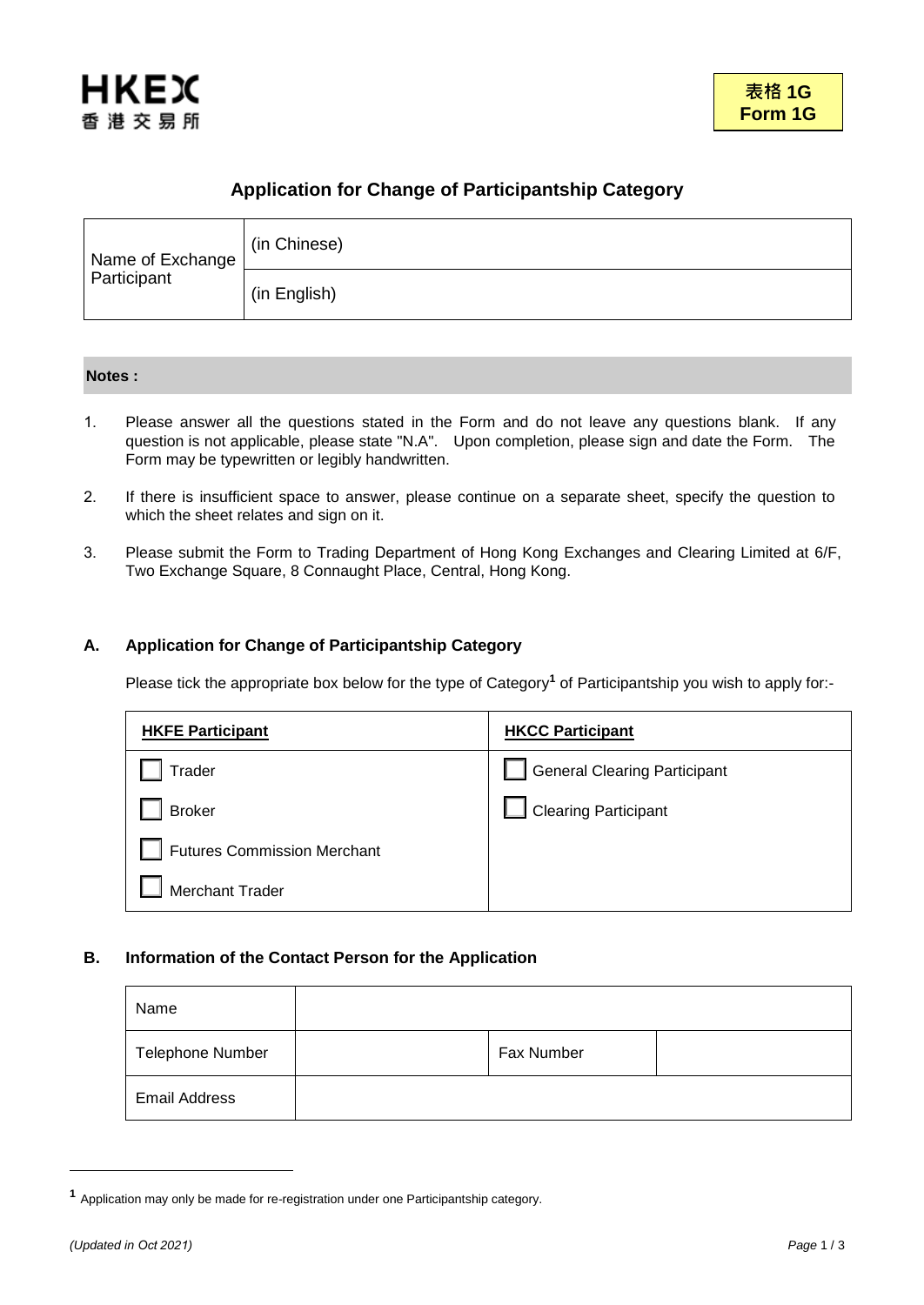## **C. Declaration by the Exchange Participant**

We,

## Name of Exchange Participant

- 1. **declare** that our board of directors has passed resolution(s) approving this application and agreeing to be bound by the rules, regulations and procedures of Hong Kong Futures Exchange Limited ("HKFE") and HKFE Clearing Corporation Limited (HKCC") upon this application being approved;
- 2. **consent** to the processing of personal data in accordance with the Privacy Policy Statement included in this form;
- 3. **declare** that the information provided in this application (including the information stated in the supporting documents) is complete, true and correct and that we have not made or omitted to make any statements or omissions which would render such information untrue or misleading;
- 4. **undertake** that we shall notify HKFE and HKCC immediately of any changes in the information given in this application (including the information stated in the supporting documents);
- 5. **understand** that HKFE and HKCC may take disciplinary proceedings against a Participant which has made a false or misleading representation in relation to its application for participantship;
- 6. **undertake** that we shall comply with all applicable rules, regulations and procedures of HKFE and HKCC from time to time in force, the conditions stated in the letter of approval and any other directives from time to time made by HKFE and HKCC; and agree that any non-compliance shall render us liable to disciplinary proceedings; and
- 7. **consent** that HKFE, HKCC and any recognized exchange controller which is the controller of HKFE and HKCC or any company of which a recognized exchange controller which is controller of HKFE and HKCC is a controller may disclose information relating to us to the SFC, any exchange and regulatory authority (whether within or outside Hong Kong).

| Signature of the<br>Exchange<br>Participant <sup>2</sup> |                     | Date     |  |
|----------------------------------------------------------|---------------------|----------|--|
|                                                          | (with Company Chop) |          |  |
| Name of<br>Signatory                                     |                     | Position |  |

**<sup>2</sup>** The signatory shall be a person duly authorized by the board of directors of the Exchange Participant.